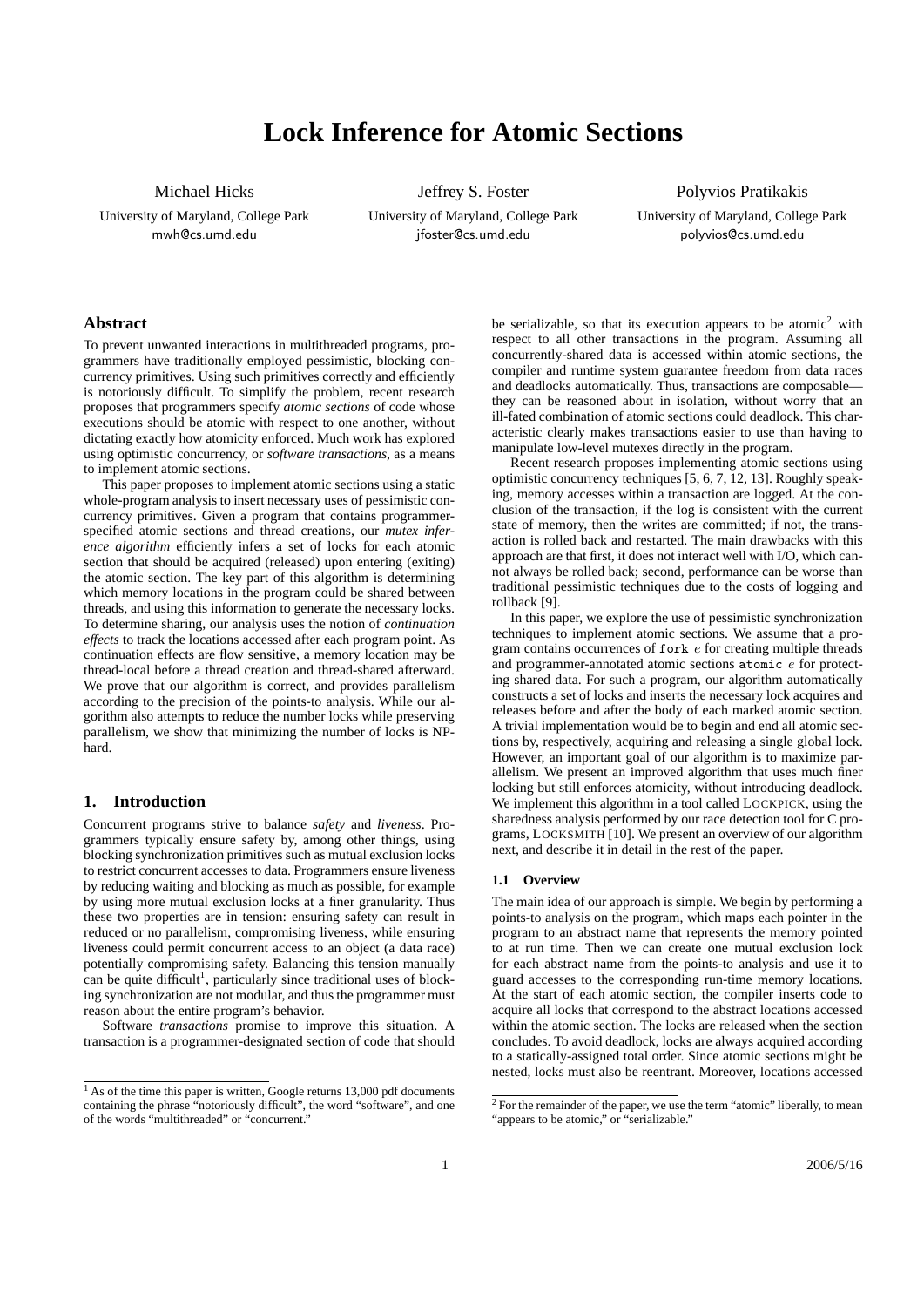|             |  | expressions $e ::= x   v   e_1 e_2   \text{ref } e   ! e   e_1 := e_2$                                                     |
|-------------|--|----------------------------------------------------------------------------------------------------------------------------|
|             |  | if 0 $e_0$ then $e_1$ else $e_2$                                                                                           |
|             |  | fork ${}^{i}e$   atomic ${}^{i}e$                                                                                          |
| values      |  | $v := n \mid \lambda x.e$                                                                                                  |
| types       |  | $\tau$ ::= int   ref <sup> <math>\rho</math></sup> $\tau$   $(\tau, \varepsilon) \rightarrow^{\chi} (\tau', \varepsilon')$ |
| labels      |  | $l ::= \rho  \varepsilon  \chi$                                                                                            |
| constraints |  | $C \quad ::= \quad \emptyset \mid \{l \leq l'\} \mid C \cup C$                                                             |

**Figure 1.** Source Language, Types, and Constraints

within an inner section are considered accessed in its surrounding sections, to ensure that the global order is preserved.

This approach ensures that no locations are accessed without holding their associated lock. Moreover, locks are not released during execution of an atomic section, and hence all accesses to locations within that section will be atomic with respect to other atomic sections [4]. Our algorithm assumes that shared locations are only accessed within atomic sections; this can be enforced with a small modification of our algorithm, or by using a race detection tool such as LOCKSMITH as a post-pass.

Our algorithm performs two optimizations over the basic approach. First, we reduce our consideration to only those abstract locations that may be shared between threads, since thread-local locations need not be protected by synchronization. Second, we observe that some locks may be coalesced. In particular, if lock  $\ell$  is always held with lock  $\ell'$ , then lock  $\ell'$  can safely be discarded.

We implement this approach in two main steps. First, we use a context-sensitive points-to and effect analysis to determine the shared abstract locations as well as the locations accessed within an atomic section (Section 2.2). The points-to analysis is flowinsensitive, but the effect analysis calculates per-program point *continuation effects* that track the effect of the continuation of an expression. Continuation effects let us model that only locations that are used *after* a call to fork are shared. The sharing analysis presented here is essentially unchanged from LOCKSMITH's sharing analysis (with only the exception of context sensitivity for simplicity), which has not been presented formally before.

Second, given the set of shared locations, we perform *mutex inference* to determine an appropriate set of locks to guard accesses to the shared locations (Section 3). This phase includes a straightforward algorithm that performs mutex coalescence, to reduce the number of locks while retaining the maximal amount of parallelism. Our algorithm starts by assuming one lock per shared location and iteratively coarsens this assignment, dropping unneeded locks. The algorithm runs in time  $O(mn^2)$ , where *n* is the number of shared locations in the program and  $m$  is the number of atomic sections. We show that the resulting locking discipline provides exactly the same amount of parallelism as the original, non-coalesced locking discipline, while at the same time uses fewer locks. Our algorithm is not optimal, because it does not always reach the minimum number of locks possible. Indeed, in section 3.2 we prove that using the minimum number of locks is an NP-hard problem.

## **2. Shared Location Inference**

Figure 1 shows the source language we use to illustrate our inference system. Our language is a lambda calculus extended with integers, comparisons, updatable references, thread creation  $f \text{ or } k^i$  e, and atomic sections  $atomic<sup>i</sup>$  e; in the latter two cases the i is an index used to refer to the analysis results. The expression  $f \circ r k^i$  e creates a new child thread that evaluates e and discards the result, continuing with normal evaluation in the parent thread. Our approach can easily be extended to support polymorphism and polymorphic recursion for labels in a standard way [11], as LOCK-SMITH does [10], but we omit rules for polymorphism because they add complication but no important issues.

We use a type-based analysis to determine the set of abstract locations  $\rho$ , created by ref, that could be shared between threads in some program e. We compute this using a modified *label flow analysis* [10, 11]. Our system uses three kinds of labels: *location labels*  $\rho$ , *effects*  $\chi$  and *continuation effects*  $\varepsilon$ . Effects of both kinds represent those locations  $\rho$  dereferenced or assigned to during a computation. Typing a program generates *label flow constraints* of the form  $l \leq l'$ . Afterwards, these constraints are solved to learn the desired information. The constraint  $l \leq l'$  is read "label l flows to label l'." For example, if x has type  $ref^{\rho} \tau$ , and we have constraints  $\rho' \leq \rho$  and  $\rho'' \leq \rho$ , then x may point to the locations  $\rho'$  or  $\rho''$ . Labels also flow to effects  $\chi$  or  $\varepsilon$ , so for example if  $\rho \leq \chi$  then an expression with effect  $\chi$  may access location  $\rho$ .

The typing judgment has the following form:

$$
C; \varepsilon; \Gamma \vdash e : \tau^{\chi}; \varepsilon'
$$

This means that in type environment Γ, expression e has *effect type*  $\tau^{\chi}$  given constraints C. Effect types  $\tau^{\chi}$  consist of a type  $\tau$ annotated with the effect  $\chi$  of e. Within the type rules, the judgment  $C \vdash l \leq l'$  indicates that  $l \leq l'$  can be proven by the constraint set C. In an implementation, such judgments cause us to generate constraint  $l \leq l^{\dagger}$  and add it C. Types include standard integer types; updatable reference types  $ref \circ \tau$ , each of which is decorated with a location label  $\rho$ ; and function types of the form  $(\tau, \varepsilon) \rightarrow^{\chi} (\tau', \varepsilon')$ , where  $\tau$  and  $\tau'$  are the domain and range types, and  $\chi$  is the effect of calling the function. We explain  $\varepsilon'$  and  $\varepsilon$  on function types momentarily.

The judgment  $C; \varepsilon; \Gamma \vdash e : \tau^{\chi}; \varepsilon'$  is standard for effect inference except for  $\varepsilon$  and  $\varepsilon'$ , which express *continuation effects*. Here,  $\varepsilon$  is the *input effect*, which denotes locations that may be accessed *during* or *after* evaluation of *e*. The *output effect* ε' contains locations that may be accessed *after* evaluation of e (thus all locations in  $\varepsilon'$  will be in  $\varepsilon$ ). We use continuation effects in the rule for fork e to determine sharing. In particular, we infer that a location is shared if it is in the input effect of the child thread and the output effect of the fork (and thus may be accessed subsequently in the parent thread).

In addition to continuation effects  $\varepsilon$ , we also compute the effects  $\chi$  of a lexical expression, stored as an annotation on the expression's type. We use effects  $\chi$  to compute all dereferences and assignments that occur within the body of an atomic transaction. We cannot simply use continuation effects  $\varepsilon$ , since those also include all dereferences that happen in the continuation of the program after the atomic section. Note that we cannot compute standard effects given continuation effects  $\varepsilon$ . The effect of an expression e is not simply its input continuation effect minus the output continuation effect, since that could remove locations accessed both within e and after it.

Returning to the explanation of function types, the effect label  $ε'$  denotes the set of locations accessed after the function returns, while  $\varepsilon$  denotes those locations accessed after the function is called, including any locations in  $\varepsilon'$ .

*Example* Consider the following program: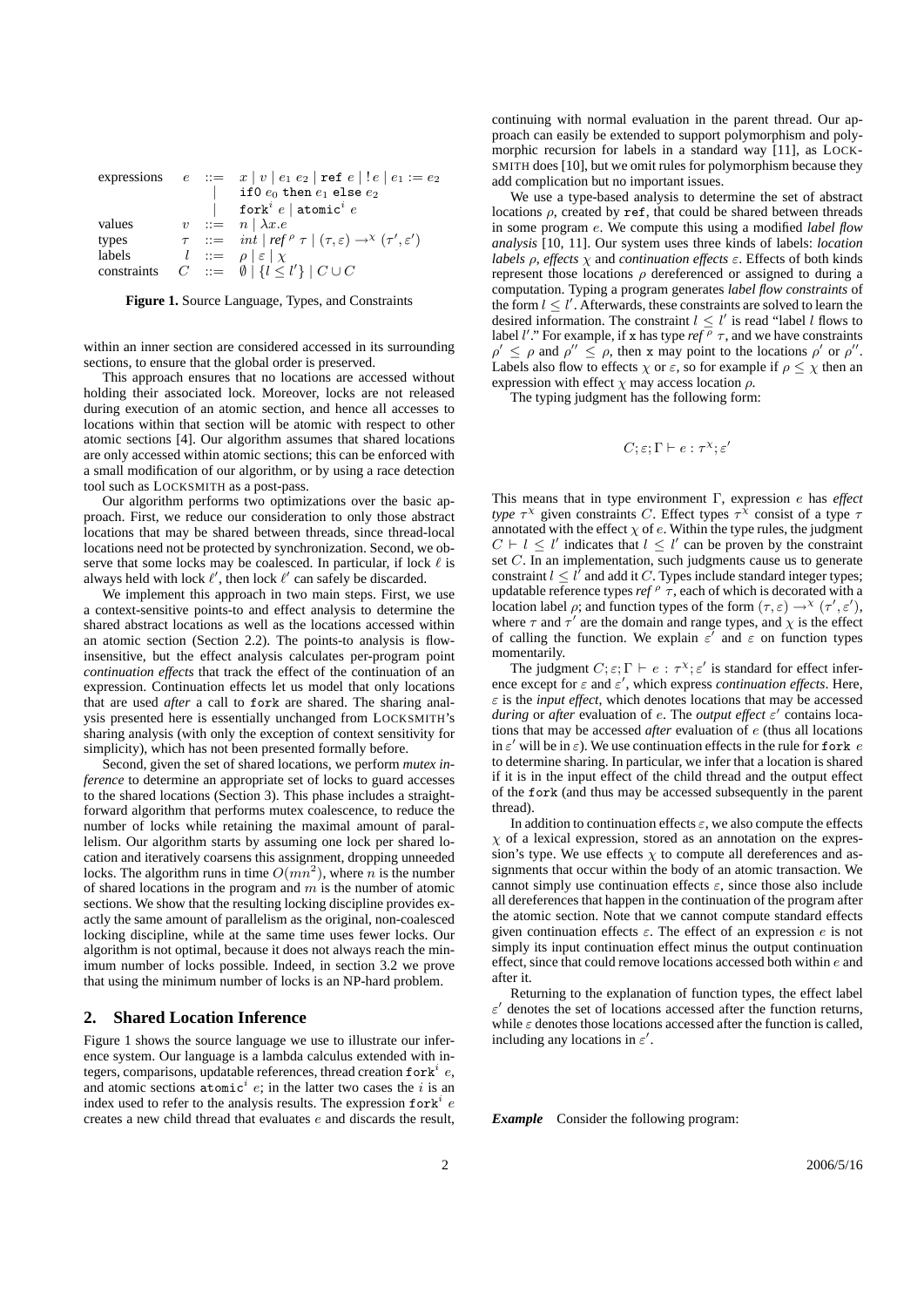let  $x = \text{ref } 0$  in let  $y = ref 1$  in  $x := 4$ ;  $\mathtt{fork}^1\left( \mathop{!} x;\mathop{!} y\right);$  $/*(1)*/$  $y := 5$ 

In this program two variables  $x$  and  $y$  refer to memory locations.  $x$ is initialized and updated, but then is handed off to the child thread and no longer used by the parent thread. Hence  $x$  can be treated as thread-local. On the other hand,  $y$  is used both by the parent and child thread, and hence must be modeled as shared.

Because we use continuation effects, we model this situation precisely. In particular, the input effect of the child thread is  $\{x, y\}$ . The output effect of the fork (i.e. starting at (1)) is  $\{y\}$ . Since  ${x, y} \cap {y} = {y}$ , we determine that only y is shared. If instead we had used regular effects, and we simply intersected the effect of the parent thread with the child thread, we would think that  $x$ was shared even though it is handed off and never used again by the parent thread.

Moreover, the system that we present in this paper does not differentiate between read and write accesses, hence it will infer that read-only variables are shared. In practice, we wish to allow read-only values to be accessed freely by all threads. To do that, we differentiate between read and write effects, and do not consider values that only appear in the read effects of both threads to be shared.

#### **2.1 Type Rules**

Figure 2 gives the type inference rules for sharing inference. We discuss the rules briefly. [Id] and [Int] are straightforward. Notice that since neither accesses any locations, the input and output effects are the same, and their effect  $\chi$  is unconstrained (and hence will be empty during constraint resolution). In [Lam], the labels  $\varepsilon_{in}$  and  $\varepsilon_{out}$  that are bound in the type correspond to the input and output effects of the function. Notice that the input and output effects of  $\lambda x.e$  are both just  $\varepsilon$ , since the definition itself does not access any locations—the code in e will only be evaluated when the function is applied. Finally, the effect  $\chi$  of the function is drawn from the effect of e.

In [App], the output effect  $\varepsilon_1$  of evaluating  $e_1$  becomes the input effect of evaluating  $e_2$ . This implies a left-to-right order of evaluation: Any locations that may be accessed during or after evaluating  $e_2$  also may be accessed after evaluating  $e_1$ . The function is invoked after  $e_2$  is evaluated, and hence  $e_2$ 's output effect must be  $\varepsilon_{in}$  from the function signature. [Sub], described below, can always be used to achieve this. Finally, notice that the effect of the application is the effect  $\chi$  of evaluating  $e_1$ , evaluating  $e_2$ , and calling the function. [Sub] can be used to make these effects the same.

[Cond] is similar to [App], where one of  $e_1$  or  $e_2$  is evaluated after  $e_0$ . We require both branches to have the same output effect  $\varepsilon'$  and regular effect  $\chi$ , and again we can use [Sub] to achieve this.

[Ref] creates and initializes a fresh location but does not have any effect itself. This is safe because we know that location  $\rho$ cannot possibly be shared yet.

[Deref] accesses location  $\rho$  after e is evaluated, and hence we require that  $\rho$  is in the continuation effect  $\varepsilon'$  of e, expressed by the judgment  $C \vdash \rho \leq \varepsilon'$ . In addition, we require that the dereferenced location is in the effects  $\rho \leq \chi$ . Note that [Sub] can be applied before applying [Deref] so that this does not constrain the effect of e. The rule for [Assign] is similar. Notice that the output effect of ! e is the same the effect  $\varepsilon'$  of e. This is conservative because  $\rho$ must be included in  $\varepsilon'$  but may not be accessed again following the evaluation of ! *e*. However, in this case we can always apply [Sub] to remove it.

$$
[Id] \t C; \varepsilon; \Gamma, x : \tau \vdash x : \tau^{\chi}; \varepsilon
$$
\n
$$
[Int] \t C; \varepsilon; \Gamma \vdash n : int^{\chi}; \varepsilon
$$
\n
$$
[Lam] \t C; \varepsilon; \Gamma \vdash a : \tau^{\chi} : \varepsilon_{int} \varepsilon_{out}
$$
\n
$$
[Lam] \t C; \varepsilon; \Gamma \vdash \lambda x. e : (\tau_{in}, \varepsilon_{in}) \rightarrow^{\chi} (\tau_{out}, \varepsilon_{out}); \varepsilon
$$
\n
$$
[C; \varepsilon; \Gamma \vdash e_1 : \tau^{\chi}_{fin}; \varepsilon_1 \tau_{out}; \varepsilon_1 \tau_{out} \varepsilon_{out})
$$
\n
$$
[App] \t C; \varepsilon; \Gamma \vdash e_1 : \tau^{\chi} : \varepsilon_{int}
$$
\n
$$
[C; \varepsilon; \Gamma \vdash e_2 : \tau^{\chi} : \varepsilon_{out} \tau_{out})
$$
\n
$$
[C; \varepsilon; \Gamma \vdash e_1 e_2 : \tau^{\chi} : \varepsilon_0 \tau_{out}; \varepsilon_0 \tau_{out}; \varepsilon_0 \tau_{out}; \varepsilon_0 \tau_{out}; \varepsilon_0 \tau_{out}; \varepsilon_0 \tau_{out}; \varepsilon_0 \tau_{out}; \varepsilon_0 \tau_{out}; \varepsilon_0 \tau_{out}; \varepsilon_0 \tau_{out}; \varepsilon_0 \tau_{out}; \varepsilon_0 \tau_{out}; \varepsilon_0 \tau_{out}; \varepsilon_0 \tau_{out}; \varepsilon_0 \tau_{out}; \varepsilon_0 \tau_{out}; \varepsilon_0 \tau_{out}; \varepsilon_0 \tau_{out}; \varepsilon_0 \tau_{out}; \varepsilon_0 \tau_{out}; \varepsilon_0 \tau_{out}; \varepsilon_0 \tau_{out}; \varepsilon_0 \tau_{out}; \varepsilon_0 \tau_{out}; \varepsilon_0 \tau_{out}; \varepsilon_0 \tau_{out}; \varepsilon_0 \tau_{out}; \varepsilon_0 \tau_{out}; \varepsilon_0 \tau_{out}; \varepsilon_0 \tau_{out}; \varepsilon_0 \tau_{out}; \varepsilon_0 \tau_{out}; \varepsilon_0 \tau_{out}; \varepsilon_0 \tau_{out}; \vare
$$

### **Figure 2.** Type Inference Rules

[Sub] introduces sub-effecting to the system. In this rule, we implicitly allow  $\chi_1$  and  $\varepsilon''$  to be fresh labels. In this way we can always match the effects of subexpressions, e.g., of  $e_1$  and  $e_2$  in [Assign], by creating a fresh variable  $\chi$  and letting  $\chi_1 \leq \chi$  and  $\chi_2 \leq \chi$  by [Sub], where  $\chi_1$  and  $\chi_2$  are effects of  $e_1$  and  $e_2$ . Notice that subsumption on continuation effects is contravariant: whatever output effect  $\varepsilon''$  we give to e, it must be included in its original effect  $\varepsilon'$ . [Sub] also introduces subtyping via the judgment  $C \rvdash \tau \leq \tau'$ , as shown in Figure 3. The subtyping rules are standard except for the addition of effects in [Sub-Fun]. Continuation effects are contravariant to the direction of flow of regular types, similarly to the output effects in [Sub].

[Fork] models thread creation. The regular effect  $\chi'$  of the fork is unconstrained, since in the parent thread there is no effect. The continuation effect  $\varepsilon_e^i$  captures the effect of the child thread evaluating e, and the effect  $\varepsilon^i$  captures the effect of the rest of the parent thread's evaluation. To infer sharing (discussed in section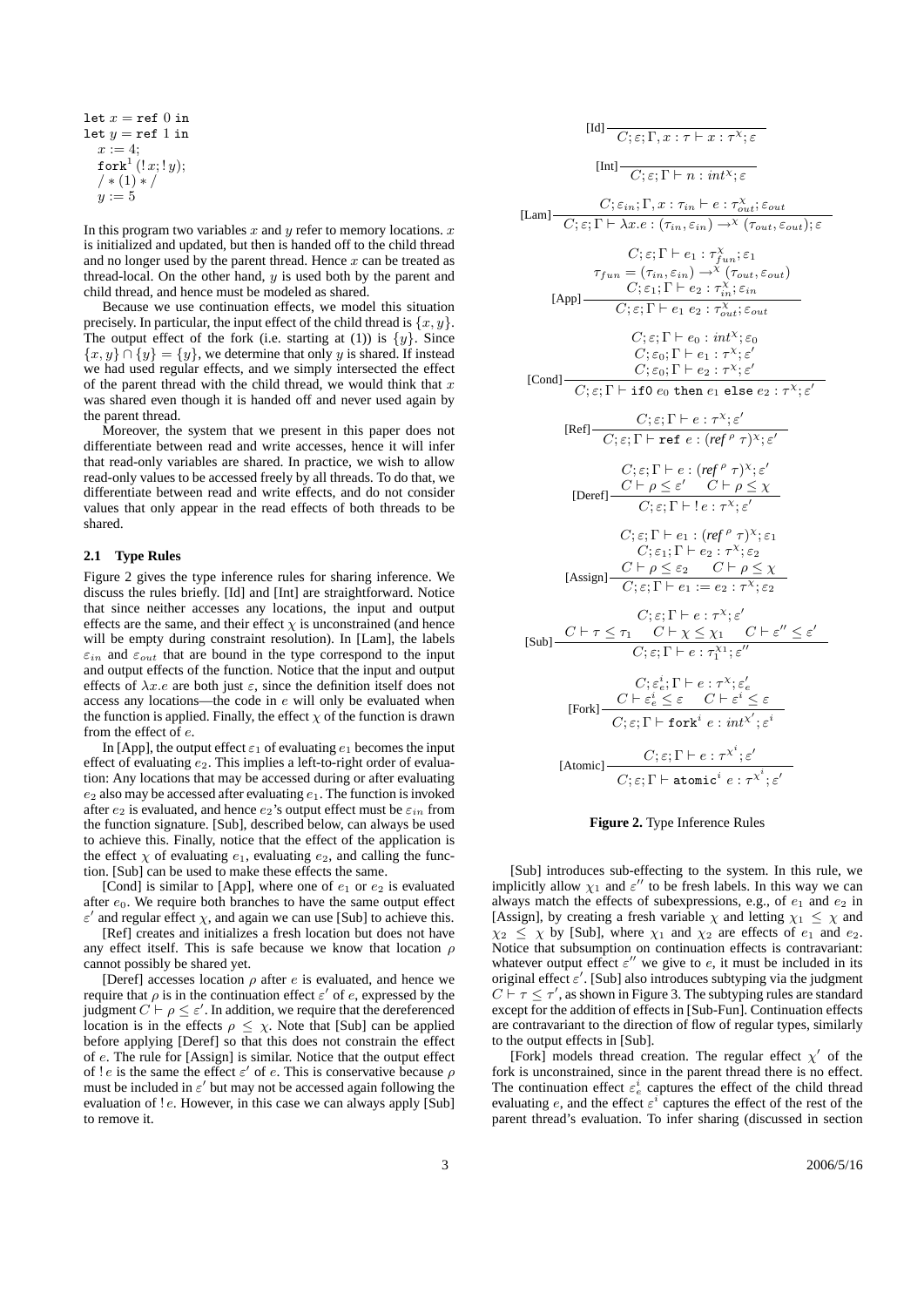$$
[\text{Sub-Int}] \frac{C \vdash int \leq int}{C \vdash int \leq int}
$$
\n
$$
[\text{Sub-Ref}] \frac{C \vdash \rho_1 \leq \rho_2 \quad C \vdash \tau_1 \leq \tau_2 \quad C \vdash \tau_2 \leq \tau_1}{C \vdash ref^{\rho_1} \tau_1 \leq ref^{\rho_2} \tau_2}
$$
\n
$$
C \vdash \tau_2 \leq \tau_1 \quad C \vdash \tau_1' \leq \tau_2'
$$
\n
$$
[\text{Sub-Fun}] \frac{C \vdash \varepsilon_1 \leq \varepsilon_2 \quad C \vdash \varepsilon_2' \leq \varepsilon_1' \quad C \vdash \chi_1 \leq \chi_2}{C \vdash (\tau_1, \varepsilon_1) \to^{\chi_1} (\tau_1', \varepsilon_1') \leq (\tau_2, \varepsilon_2) \to^{\chi_2} (\tau_2', \varepsilon_2')}
$$

#### **Figure 3.** Subtyping Rules

2.2) we will compute  $\varepsilon_e^i \cap \varepsilon^i$ ; this is the set of locations that could be accessed by both the parent and child thread after the fork. Notice that the input effect  $\varepsilon_e^i$  of the child thread is included in the input effect of the fork itself. This effectively causes a parent to "inherit" its child's effects, which is important for capturing sharing between two child threads. Consider, for example, the following program:

let  $x=\hbox{\tt ref}\ 0$  in  $\mathtt{fork}^1$   $(!\,x);$  $/* (1) * /$ fork $2^2(x:=2)$ 

Notice that while  $x$  is created in the parent thread, it is only accessed in the two child threads. Let  $\rho$  be the location of x. Then  $\rho$ is included in the continuation effect at point (1), because the effect of the child thread  $f \circ r k^2$   $x := 2$  is included in the effect of the call at (1). Thus when we compute the intersection of the input effect of fork<sup>1</sup> ! x with the output effect of the parent (which starts at (1)), the result will contain  $\rho$ , which we will hence determine to be shared.

Finally, [Atomic] models atomic sections, which have no effect on sharing. During mutex inference, we will use the solution to the effect  $\chi^i$  of each atomic section to infer the needed locks. Notice that the effect of  $atomic<sup>i</sup>$  e is the same as the effect of e; this will ensure that atomic sections compose properly and not introduce deadlock.

*Soundness* Standard label flow and effect inference has been shown to be sound [8, 11], including polymorphic label flow inference. We believe it is straightforward to show that continuation effects are a sound approximation of the locations accessed by the continuation of an expression.

#### **2.2 Computing Sharing**

Similarly to standard type-based label flow analysis, we apply the type inference rules in Figures 2 and 3, which produce a set of label flow constraints C. One can think of these constraints as forming a directed graph, where each label forms a node and every constraint  $l \leq l'$  is represented as a directed edge from l to l'. Then for each label l, we compute the set  $S(l)$  of location labels  $\rho$  that "flow" to l by transitively closing the graph. The total time to transitively close the graph is  $O(n^2)$ , where n is the number of nodes in the graph. (Given a polymorphic inference system, we could compute label flow using context-free language reachability in time cubic in the size of the type-annotated program).

Unlike standard type-based label flow analysis, our label flow graph includes labels  $\varepsilon$  to encode continuation effects. Recall that we define input and output continuation effects  $\varepsilon, \varepsilon'$  for every expression  $e$  in the program. In the solved points-to graph, the flow solutions of  $\varepsilon$ ,  $\varepsilon'$  include all location labels that are accessed by the

continuation of the program after the expression  $e$ ; the solution of  $\varepsilon$  moreover includes the effect of  $e$ .

Once we have computed  $S(\varepsilon)$  for all effect labels  $\varepsilon$ , we visit each  $f$ ork<sup>i</sup> in the program. Then the set of shared locations for the program *shared* is given by

$$
shared = \bigcup_{i} (S(\varepsilon^i) \cap S(\varepsilon_e^{-i}))
$$

In other words, any locations accessed in the continuation of a parent and its child threads at a fork are shared.

## **3. Mutex Inference**

Given the set of shared locations, the next step is to compute a set of locks used to guard all of the shared locations. A simple and correct solution is to associate a lock  $\ell_{\rho}$  with each shared location  $\rho \in shared$ . Then at the beginning to a section atomic<sup>i</sup> e, we acquire all locks associated with locations in  $\chi^i$ . To prevent deadlock, we also impose a total ordering on all the locks, acquiring the locks in that order.

This approach is sound and in general allows more parallelism than the naïve approach of using a single lock for all atomic sections.<sup>3</sup> However, a program of size n may have  $O(n)$  locations, and acquiring that many locks would introduce unwanted overhead, particularly on a multi-processor machine. Thus we would like to use fewer locks while maintaining the same level of parallelism. Computing a minimum set of locks is NP-hard, as shown in section 3.2. We propose an efficient but non-optimal algorithm based on the following observation: if two locations are always accessed together, then they can be protected by the same mutex without any loss of parallelism.

DEFINITION 1 (Dominates). *We say that accesses to location* ρ dominate *accesses to location*  $\rho'$ , written  $\rho \geq \rho'$ , if every atomic *section containing an access to* ρ 0 *also contains an access to* ρ*.*

We write  $\rho > \rho'$  for strict domination, i.e.,  $\rho \ge \rho'$  and  $\rho \ne \rho'$ . Thus, whenever  $\rho > \rho'$  we can use  $\rho$ 's mutex to protect both  $\rho$ and  $\rho'$ . Notice that the dominates relationship is not symmetric. For example, we might have a program containing two atomic sections, atomic  $(!x; !y)$  and atomic  $!x$ . In this program, the location of  $x$  dominates the location of  $y$  but not vice-versa. Domination is transitive, however.

Computing the dominates relationship is straightforward. For each location  $\rho$ , we initially assume  $\rho > \rho'$  for all locations  $ρ'$ . Then for each atomic<sup>i</sup> e in the program, if  $ρ' \in S(χ<sup>i</sup>)$  but  $\rho \notin S(\chi^i)$ , then we remove our assumption  $\rho > \rho'$ . This takes time  $O(m|shared|)$  for each  $\rho$ , where m is the number of atomic sections. Thus in total this takes time  $O(m|shared|^2)$  for all locations.

Given the dominates relationship, we then compute a set of locks to guard shared locations using the following algorithm:

ALGORITHM 2 (Mutex Selection). *Computes a mapping*  $L : \rho \rightarrow$ ` *from locations* ρ *to lock names* `*. We call* L *a* mutex selection function*.*

*1. For each*  $\rho \in$  *shared, set*  $L(\rho) = \ell_\rho$ 

- *2. For each*  $\rho \in shared$
- 3. If there exists  $\rho' > \rho$ , then
- *4. For each*  $\rho''$  *such that*  $L(\rho'') = \ell_\rho$

5.  $L(\rho'') := \ell_{\rho'}$ 

<sup>&</sup>lt;sup>3</sup> If we had a more discerning points-to analysis, or if we acquired the locks piecemeal within the atomic section, rather than all at the start [9], we would do even better. We consider this issue at the end of the next section.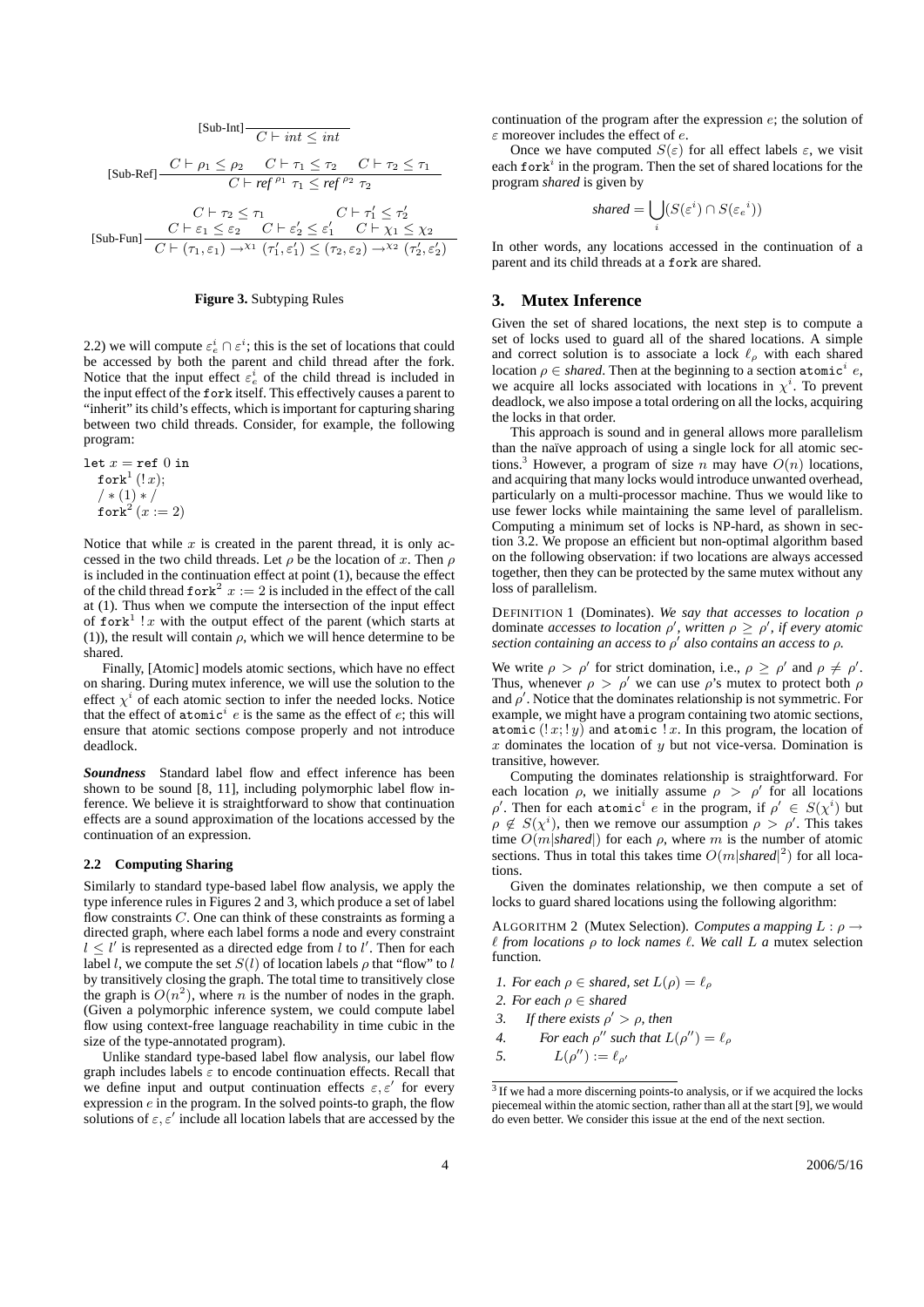In each step of the algorithm, we pick a location  $\rho$  and replace all occurrences of its lock by a lock of any of its dominators. Notice that the order in which we visit the set of locks is unspecified, as is the particular dominator to pick. We prove below that this algorithm maintains maximum parallelism, no matter the ordering. Mutex selection takes time  $O(|shared|^2)$ , since for each location  $\rho$ we must examine L for every other shared location.

The combination of computing the dominates relationship and mutex selection yields mutex inference. We pick a total ordering on all the locks in  $range(L)$ . Then we replace each atomic<sup>i</sup> e in the program with code that first acquires all the locks in  $L(S(\chi^i))$  in order, performs the actions in e, and then releases all the locks. Put together, computing the dominates relationship and mutex selection takes  $O(m|shared|^2)$  time.

*Examples* To illustrate the algorithm, consider the set of accesses of the atomic sections in the program. For clarity we simply list the accesses, using English letters to stand for locations. For illustration purposes we also assume all locations are shared. For a first example, suppose there are three atomic sections with the following pattern of accesses

$$
\{a\} \qquad \{a,b\} \qquad \{a,b,c\}
$$

Then we have  $a > b$ ,  $a > c$ , and  $b > c$ . Initially  $L(a) = \ell_a$ ,  $L(b) = \ell_b$ , and  $L(c) = \ell_c$ . Suppose in the first iteration of the algorithm location c is chosen, and we pick  $b > c$  as the dominates relationship to use. Then after one iteration, we will have  $L(c) = \ell_b$ . On a subsequent iteration, we will eventually pick location b with  $a > b$ , and set  $L(b) = L(c) = L(a) = \ell_a$ . It is easy to see that this same solution will be computed no matter the choices made by the algorithm. And this solution is what we want: Since  $b$  and  $c$  are always accessed along with  $a$ , we can eliminate  $b$ 's lock and  $c$ 's lock.

As another example, suppose we have the following access pattern:

$$
\{a\} \qquad \{a,b,c\} \qquad \{b\}
$$

Then we have  $a > c$  and  $b > c$ . The only interesting step of the algorithm is when it visits node  $c$ . In this case, the algorithm can either set  $L(c) = \ell_a$  or  $L(c) = \ell_b$ . However,  $\ell_a$  and  $\ell_b$  are still kept disjoint. Hence upon entering the left-most section  $\ell_a$  is acquired, and upon entering the right-most section  $\ell_b$  is acquired. Thus the left- and right-most sections can run concurrently with each other. Upon entering the middle section we must acquire both  $\ell_a$  and  $\ell_b$ and hence no matter what choice the algorithm made for  $L(c)$ , the lock guarding it will be held.

This second example shows why we do not use a naïve approach such as unifying the locks of all locations accessed within an atomic section. If we did so here and we would choose  $L(a) = L(b) =$  $L(c)$ . This answer would be safe but we could not concurrently execute the left-most and right-most sections.

#### **3.1 Correctness**

First, we formalize the problem of mutex inference with respect to the points-to analysis, and prove that our mutex inference algorithm produces a correct solution. Let  $S_i = S(\chi^i)$ , where  $\chi^i$  is the effect of atomic section  $atomic^i$  e.

DEFINITION 3 (Parallelism). *The parallelism of a program is a set*

$$
\mathcal{P} = \{(i, j) \mid S_i \cap S_j = \emptyset\}
$$

In other words, the parallelism of a program is the set of all pairs of atomic sections that could safely execute in parallel, because they access no common locations.

We define the parallelism allowed by a given mutex selection function  $L$  similarly, where we overload the meaning of  $L$  to apply to sets of locations and return sets of mutexes:  $L(S_i) = \{L(\rho) \mid$  $\rho \in S_i$ .

DEFINITION 4 (Parallelism of L). *The* parallelism *of a mutex selection function*  $L : \rho \to \ell$ *, written*  $P(L)$ *, is defined as* 

$$
P(L) = \{(i, j) | L(S_i) \cap L(S_j) = \emptyset\}
$$

The parallelism  $P(L)$  is the set of all possible pairs of atomic sections that could execute in parallel because they have no common associated locks. Let  $L$  be the mutex selection function calculated by our algorithm. The objective of mutex inference is to compute a solution  $L$  that allows the maximum parallelism possible without breaking atomicity.

LEMMA 1. If 
$$
L(\rho) = \ell_{\rho'}
$$
, then  $\rho' \ge \rho$ .

PROOF. We prove this by induction on the number of iterations of step 2 of the algorithm. Clearly this holds for the initial mutex selection function  $L_0(\rho) = \ell_\rho$ , where we mark the function L that the algorithm has computed so far, with a subscript denoting the current iteration. Then suppose it holds for  $L_k$ , the selection function after k iterations of step 2. For an arbitrary  $\rho_1 \in shared$ , there are two cases:

- 1. If  $L_k(\rho_1) = \ell_\rho$  then  $L_{k+1}(\rho_1) = \ell_{\rho'}$ . By induction  $\rho \geq$  $\rho_1$ , and since  $\rho' > \rho$  by assumption, we have  $\rho' \ge \rho_1$  by transitivity.
- 2. Otherwise, there exists some  $\rho_2$  such that  $L_k(\rho_1) = L_{k+1}(\rho_1) =$  $\ell_{\rho_2}$ , and hence by induction  $\rho_2 \ge \rho_1$ .

 $\Box$ 

LEMMA 2 (Correctness). *If* L *is the mutex selection function computed by the above algorithm, then*  $P(L) = P$ *.* 

In other words, the algorithm will not let more sections execute in parallel than allowed, and it allows as much parallelism as the uncoalesced, one-lock-per-location approach.

PROOF. We prove this by induction on the number of iterations of step 2 of the algorithm. For the base case, the initial mutex selection function  $L_0(\rho) = \ell_\rho$  clearly satisfies this property, because there is a one-to-one mapping between each location and each lock. For the induction step, assume  $P = P(L_k)$  and for step 2 we have  $\rho' > \rho$ . Let  $L_{k+1}$  be the mutex selection function after this step. Pick any i and  $j$ . Then there are two directions to show.

 $P(L_{k+1}) \subseteq \mathcal{P}$  Assume this is not the case. Then there exist i, j such that  $(i, j) \in P(L_{k+1})$  and  $(i, j) \notin P$ . From the latter we get  $S_i \cap S_j \neq \emptyset$ . Then clearly there exists a  $\rho'' \in S_i \cap S_j$ , and since  $L_{k+1}$  is a total function, there must exist an  $\ell$  such that  $L_{k+1}(\rho'') = \ell$ . But then  $(i, j) \notin P(L_{k+1})$  since  $L_{k+1}(S_i) \cap$  $L_{k+1}(S_j) \neq \emptyset$ . Therefore  $P(L_{k+1}) \subseteq \mathcal{P}$ .

 $P(L_{k+1}) \supseteq P$  Assume this is not the case. Then there exist i, j such that  $(i, j) \notin P(L_{k+1})$  and  $(i, j) \in P$ . From the latter we get  $S_i \cap S_j = \emptyset$ . Also, from the induction hypothesis  $L_k(S_i) \cap L_k(S_j) = \emptyset$ , and we have  $L_{k+1}(S_i) = L_k(S_i)[\ell_\rho \mapsto \ell_\rho]$  $\ell_{\rho'}$ , and similarly for  $L_{k+1}(S_j)$ . Suppose that  $\ell_{\rho} \notin L_k(S_i)$  and  $\ell_{\rho} \notin L_k(S_j)$ . Then clearly  $L_{k+1}(S_i) \cap L_{k+1}(S_j) = \emptyset$ , which contradicts  $(i, j) \notin P(L_{k+1})$ .

Otherwise suppose without loss of generality that  $\ell_{\rho} \in L_k(S_i)$ . Then by assumption  $\ell_{\rho} \notin L_k(S_j)$ . So clearly the renaming  $[\ell_{\rho} \mapsto$  $\ell_{\rho'}$ ] cannot add  $\ell_{\rho'}$  to  $L_{k+1}(S_j)$ . Thus in order to show  $L_{k+1}(S_i) \cap$  $L_{k+1}(S_j) = \emptyset$ , we need to show  $\ell_{\rho'} \notin L_k(S_j)$ . Since  $\ell_{\rho} \in$  $L_k(S_i)$ , we know there exists a  $\rho'' \in S_i$  such that  $L_k(\rho'') = \ell_\rho$ , which by Lemma 1 implies  $\rho \ge \rho''$ . But then from  $\rho' > \rho$  we have  $\rho' \in S_i$ . Also, since  $S_i \cap S_j = \emptyset$ , we have  $\rho' \notin S_j$ . So suppose for a contradiction that  $\ell_{\rho'} \in L_k(S_j)$ . Then there must be a  $\rho''' \in S_j$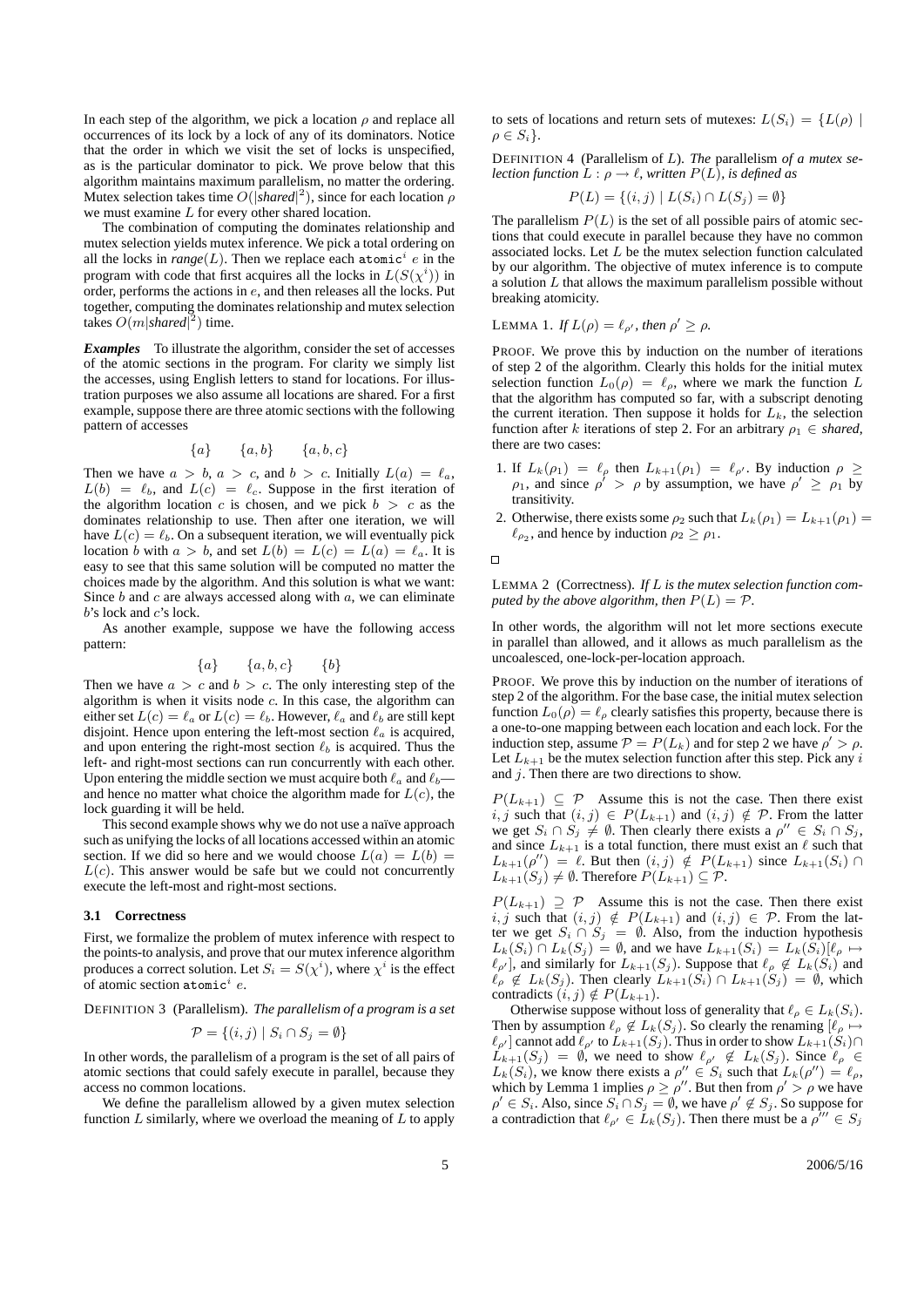

**(a)** A simple graph.

```
atomic<sup>a</sup> {x_{ab} := 1; x_{ac} := 2}}
\texttt{atomic}^b\left\{x_{ab}:=3;\;x_{ac}:=4\right\}\texttt{atomic}^c\left\{x_{ac}:=6;\;x_{bc}:=7;\;x_{cd}:=5\right\}\texttt{atomic}^d \{x_{cd} := 8\}
```
**(b)** The corresponding atomic transactions.

**Figure 4.** Reduction Example

such that  $L_k(\rho^{\prime\prime\prime}) = \ell_{\rho\prime}$ . But then by Lemma 1, we have  $\rho' \ge \rho^{\prime\prime\prime}$ . Then  $\rho' \in S_j$ , a contradiction. Hence we must have  $\ell_{\rho'} \not\in L_k(S_j)$ , and therefore  $L_{k+1}(S_i) \cap L_{k+1}(S_j) = \emptyset$ , which again contradicts  $(i, j) \notin P(L_{k+1})$ . Therefore  $P(L_{k+1}) \supseteq P$ .  $\Box$ 

## **3.2 NP-Hardness**

Although our algorithm maintains the maximum amount of parallelism, it may use more than the minimum number of locks. Ideally, we would like to solve the following problem:

DEFINITION 5 (k-Mutex Inference). *Given a parallel program* e *and an integer* k*, is there a mutex selection function* L *for which*  $|\text{range}(L)| = k$  *and*  $P(L) = P$ ?

From this, we can state the minimum mutex inference problem.

DEFINITION 6 (Minimum Mutex Inference). *Given a parallel program* e*, find the minimum is* k *for which there a mutex selection function L having*  $|\text{range}(L)| = k$  *and*  $P(L) = P$ *.* 

However, it turns out that the above problem is NP-hard. We prove this by reducing *minimum edge clique cover* to the mutex inference problem.

DEFINITION 7 (Edge Clique Cover of size k). *Given a graph*  $G =$  $(V, E)$ *, and a number k, is there a set of cliques*  $W_1, \ldots, W_k \subseteq V$  $such$  *that for every edge*  $(v, v') \in E$ *, there exists some*  $W_i$  *that contains both* v *and* v 0 *?*

DEFINITION 8 (Minimum Edge Clique Cover). *Given a graph*  $G = (V, E)$ , find the minimum k for which there is an edge clique *cover of size* k *for* G*.*

#### LEMMA 3. *Minimum Mutex Inference is NP-hard.*

PROOF. The proof is by reduction from the Minimum Edge Clique Cover problem. Specifically, given a graph  $G = (V, E)$ , we can construct in polynomial time a program e such that there exists a mutex selection function L for e for which  $|\text{range}(L)| = k$  and  $P(L) = P$  if and only if there exists an edge clique cover of size k for G.

The construction algorithm is:

- For every vertex  $v_i \in V$ , create an atomic transaction  $\alpha_i$ .
- For every edge  $(v_i, v_j) \in E$ , create a fresh global location  $\rho_{ij}$ , and add a dereference of  $\rho_{ij}$  in the body of both  $\alpha_i$  and  $\alpha_j$ .

Note that the only location that can be accessed in both of two atomic transactions  $\alpha_i$  and  $\alpha_j$  is  $\rho_{ij}$ , since there can be only one

edge between  $v_i$  and  $v_j$ . Figure 4(b) shows the program created for the graph in figure 4(a).

 $\textit{case} \Rightarrow$  Suppose that there exists a selection function L and an integer k, such that  $|\text{range}(L)| = k$ . Then we can construct an edge clique cover  $W_1, ..., W_k$  for G, where  $W_i \subseteq V$  for  $1 \leq i \leq k$ . We construct these sets as follows. For every lock  $\ell_i \in \text{range}(L)$ , we construct the set  $W_i \subseteq V$  by adding to  $W_i$  all vertices  $v_j$  such that  $\ell_i \in L(\alpha_j)$ . Here by  $L(\alpha_j)$  we mean the set of locks computed by applying L to every  $\rho$  dereferenced in  $\alpha_j$ . To prove  $W_1, ..., W_k$  is an edge clique cover, we must show that each  $W_i$  is a clique on  $G$ , and that all cliques cover E.

The first claim is easily proved by contradiction: assume  $W_i$  is not a clique on  $G = (V, E)$ ; then there exists a pair of vertices  $v_m, v_n \in W_i$  such that the edge  $(v_m, v_n) \notin E$ . In that case, there is no location  $\rho_{mn}$  created by the reduction algorithm that is accessed in both  $\alpha_m$  and  $\alpha_n$ . In that case, we have by definition that  $(m, n) \in \mathcal{P}$ , i.e.,  $\alpha_m$  and  $\alpha_n$  can be executed in parallel. But, since  $v_m, v_n \in W_i$ , we get by construction of  $W_i$  that there must exist a lock  $\ell_i$  such that  $\ell_i \in L(\alpha_m)$  and  $\ell_i \in L(\alpha_n)$ . This would mean that  $(m, n) \notin P(L)$ , because both  $\alpha_m$  and  $\alpha_n$  acquire  $\ell_i$ . Hence, we get  $P(L) \neq P$ , a contradiction.

We also claim that the set of cliques  $W_i$ ,  $1 \leq i \leq k$  covers all the edges in  $E$ . To prove this, assume that it does not: Then there exists an edge  $(v_m, v_n) \in E$ , but there is no clique  $W_i$  covering that edge: i.e., there is no  $W_i$  such that  $v_m \in W_i$  and  $v_n \in W_i$ , for  $1 \leq i \leq k$ . By construction we have that the location  $\rho_{mn}$  is accessed in both atomic transactions  $\alpha_m$  and  $\alpha_n$ . By the definition of L, there must be a lock  $\ell_i$  such that  $L(\rho_{mn}) = \ell_i$ . Since both  $\alpha_m$  and  $\alpha_n$  access  $\rho_{mn}$ , the lock  $\ell_i$  is held during both. In that case, there exists a clique  $W_i$  that contains both  $v_m$  and  $v_n$ . This contradicts the assumption, therefore all edges in  $E$  are covered by the cliques  $W_1, ..., W_k$ .

To illustrate, suppose the lock selection function  $L$  for the program of Figure 4(b) uses 3 locks to synchronize this program, as follows:

$$
L(\rho_{ab}) = \ell_1
$$
,  $L(\rho_{bc}) = \ell_1$ ,  $L(\rho_{ac}) = \ell_2$ ,  $L(\rho_{cd}) = \ell_3$ 

Then the clique cover we construct for the graph for this mutex selection will include 3 cliques, one per lock in the range of  $L$ .  $W_1$ will include all the atomic sections that must acquire  $\ell_1$ , which is a,b and c;  $W_2$  will include a, b, and c and  $W_3$  will include c and d. Together,  $W_1$ ,  $W_2$ , and  $W_3$  form an edge clique cover of size 3.

 $\textit{case} \Leftarrow$  Suppose there exists an edge clique cover  $W_1, ..., W_k$  for the graph  $G$ . Then we can construct a mutex selection function  $L$ for e such that  $|\text{range}(L)| = k$  and  $P(L) = \mathcal{P}$ . We do this as follows. For every clique  $W_i$  we create a lock  $\ell_i$ . Then for every  $v_m, v_n \in W_i$  we set  $L(\rho_{mn}) = \ell_i$ .

Clearly, range(L) = k. It remains to show  $P(L) = \mathcal{P}$ . First, we show  $P \subseteq P(L)$ . Let  $(m, n) \in P$ , meaning that two atomic blocks  $\alpha_m$  and  $\alpha_n$  in the constructed program e can run in parallel, or  $\alpha_m$  and  $\alpha_n$  do not access any variable in common. Therefore, by construction of the program  $e$ , graph  $G$  cannot include the edge  $(v_m, v_n)$ . This means that there is no clique  $W_i$  containing both  $v_m$  and  $v_n$ . Then, there is no lock  $\ell_i$  that is held during both  $\alpha_m$ and  $\alpha_n$ , which gives  $(m, n) \in P(L)$ . Now we show  $P(L) \subseteq \mathcal{P}$ . If  $(m, n) \in P(L)$  then there is no lock  $\ell_i$  that is held for both  $\alpha_m$ and  $\alpha_n$ . From the construction of L we get that there is no clique  $W_i$  that contains both  $v_m$  and  $v_n$ , therefore there is no edge in G between  $v_m$  and  $v_n$ . So, there is no common location  $\rho_{mn}$  accessed by  $\alpha_m$  and  $\alpha_n$ , which means  $(m, n) \in \mathcal{P}$ .

For example, the graph of Figure 4(a), has a 2-clique cover (which is also the minimum):  $W_1 = \{a, b, c\}$  and  $W_2 = \{c, d\}.$ The corresponding mutex selection for the program in Figure 4(b)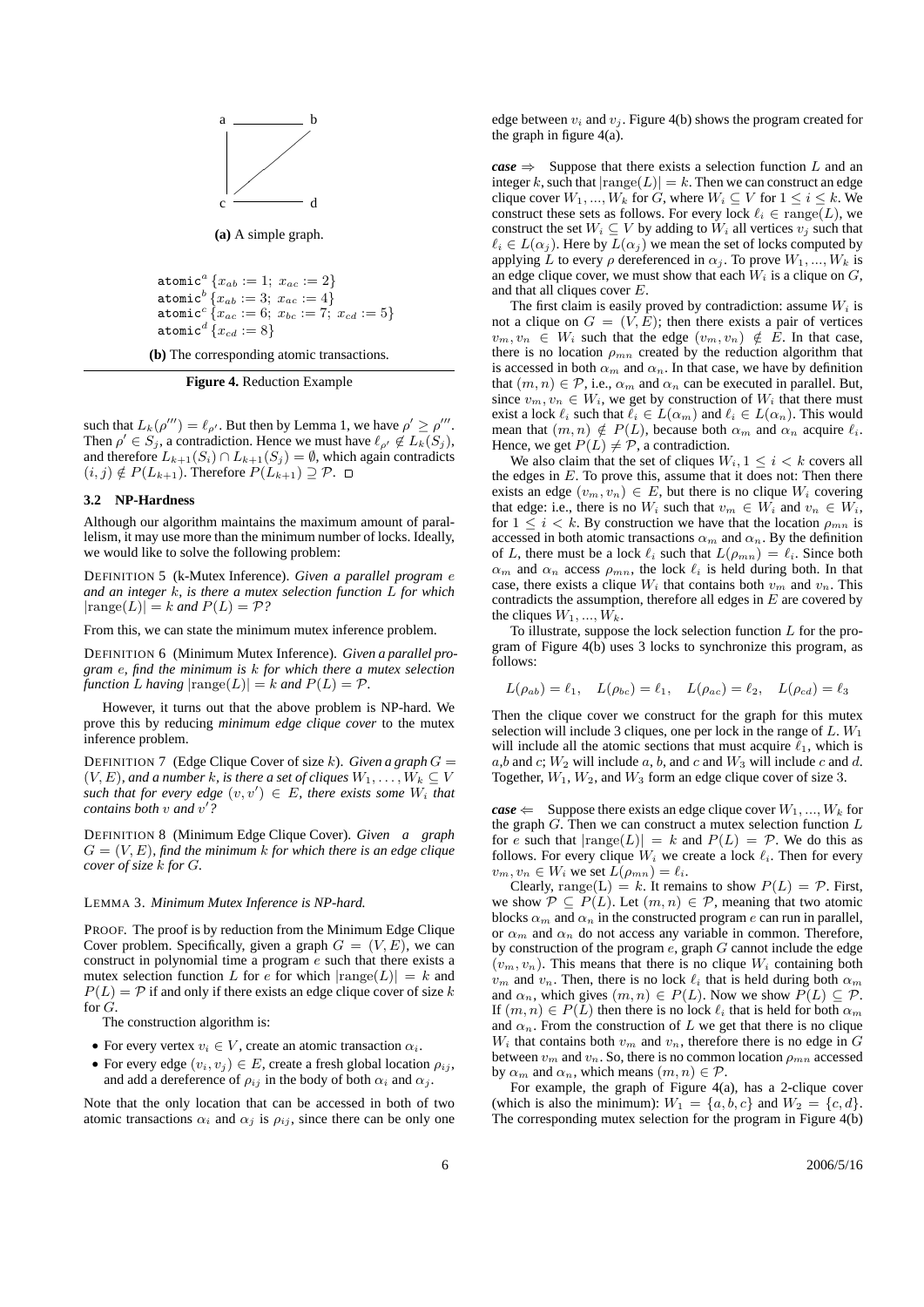would use 2 mutexes;  $\ell'_1$  to protect  $x_{ab}$ ,  $x_{bc}$  and  $x_{ac}$ , and  $\ell'_2$  to protect  $x_{cd}$ .

Finally, the complexity of constructing a mutex inference problem e given a graph  $G = (V, E)$  is obviously  $O(|V| + |E|)$ , and the complexity of constructing an edge clique cover given a mutex selection function L on e is obviously  $O(k \cdot |V|)$ .

To sum up, we have shown that edge clique cover is polynomially reducible to mutex inference. Since Minimum Edge Clique Cover is NP-hard, we have proved that Minimum Mutex Inference is also NP-hard.

## **4. Discussion**

One restriction of our analysis is that it always produces a finite set of locks, even though programs may use an unbounded amount of memory. Consider the case of a linked list in which atomic sections only access the data in one node of the list at a time. In this case, we could potentially add per-node locks plus one lock for the list backbone. In our current algorithm, however, since all the lock nodes are aliased, we would instead infer only the list backbone lock and use it to guard all accesses to the nodes. LOCKSMITH [10] provides special support for the per-node lock case by using existential types, and we have found it improves precision in a number of cases. It would be useful to adapt our approach to infer these kinds of locks within data structures. One challenge in this case is maintaining lock ordering, since locks would be dynamically generated. A simple solution would be to use the run-time address of the lock as part of the order.

Our algorithm is correct only if all accesses to shared locations occur within atomic sections [4]. Otherwise, some location could be accessed simultaneously by concurrent threads, creating a data race and violating atomicity. We could address this problem in two ways. The simplest thing to do would be to run LOCKSMITH on the generated code to detect whether any races exist. Alternatively, we could modify the sharing analysis to distinguish two kinds of effects: those within an atomic section, and those outside of one. If some location  $\rho$  is in the latter category, and  $\rho \in shared$ , then we have a potential data race we can signal to the programmer.

Our work is closely related to McCloskey et al's Autolocker [9], which also seeks to use locks to enforce atomic sections. There are two main differences between our work and theirs. First, Autolocker requires programmers to annotate potentially shared data with the lock that guards that location. In our approach, such a lock is inferred automatically. However, in Autolocker, programmers may specify per-node locks, as in the above list example, whereas in our case such fine granularity is not possible. Second, Autolocker may not acquire all locks at the beginning of an atomic section, as we do, but rather delay until the protected data is actually dereferenced for the first time. This admits better parallelism, but makes it harder to ensure the lack of deadlock. Our approaches are complementary: our algorithm could generate the needed locks and annotations, and then use Autolocker for code generation.

Flanagan et al [3] have studied how to infer sections of Java programs that behave atomically, assuming that all synchronization has been inserted manually. Conversely, we assume the programmer designates the atomic section, and we infer the synchronization. Later work by Flanagan and Freund [2] looks at adding missing synchronization operations to eliminate data races or atomicity violations. However, this approach only works when a small number of synchronization operations are missing.

We are in the process of implementing our mutex inference algorithm as part of a tool called LOCKPICK, which inserts locking operations in a given program with marked atomic transactions. LOCKPICK uses the points-to and effect analysis of LOCKSMITH to find all shared locations. The analysis extends the formal system described earlier to include label polymorphism, adding context sensitivity. LOCKPICK uses a C type attribute to mark a function as atomic. For example, in the following code:

```
int foo(int arg) __attribute__((atomic)) {
 // atomic code
}
```
the function foo is assumed to contain an atomic section.

We expect LOCKPICK will be a good fit for handling concurrency in Flux [1], a component language for building server applications. Flux defines concurrency at the granularity of individual components, which are essentially a kind of function. The programmer can then specify which components (or compositions of components) must execute atomically, and our tool will do the rest. Right now, programmers have to specify locking manually. We plan to integrate LOCKPICK with Flux in the near future.

## **5. Conclusion**

We have presented a system for inferring locks to support atomic sections in concurrent programs. Our approach uses points-to and effects analysis to infer those locations that are shared between threads. We then use mutex inference to determine an appropriate set of locks for protecting accesses to shared data within an atomic section. We have proven that mutex inference provides the same amount of parallelism as if we had one lock per location.

In addition to the aforementioned ideas for making our approach more efficient, it would be interesting to understand how optimistic and pessimistic concurrency controls could be combined. In particular, the former is much better and handling deadlock, while the latter seems to perform better in many cases [9]. Using our algorithm could help reduce the overhead and limitations (e.g., handling I/O) of an optimistic scheme while retaining its liveness benefits.

### **References**

- [1] B. Burns, K. Grimaldi, A. Kostadinov, E. D. Berger, and M. D. Corner. Flux: A Language for Programming High-Performance Servers. In *In Proceedings of the Usenix Annual Technical Conference*, 2006. To appear.
- [2] C. Flanagan and S. N. Freund. Automatic synchronization correction. In *Synchronization and Concurrency in Object- Oriented Languages (SCOOL)*, Oct. 2005.
- [3] C. Flanagan, S. N. Freund, and M. Lifshin. Type Inference for Atomicity. In *TLDI*, 2005.
- [4] C. Flanagan and S. Qadeer. A Type and Effect System for Atomicity. In *PLDI*, 2003.
- [5] T. Harris and K. Fraser. Language support for lightweight transactions. In *OOPSLA 'O3*, pages 388–402, Oct. 2003.
- [6] T. Harris, S. Marlow, S. P. Jones, and M. Herlihy. Composable memory transactions. In *PPoPP '05*, June 2005.
- [7] M. Herlihy, V. Luchangco, M. Moir, and W. N. S. III. Software transactional memory for dynamic-sized data structures. In *PODC '03*, pages 92–101, July 2003.
- [8] J. M. Lucassen and D. K. Gifford. Polymorphic Effect Systems. In *POPL*, 1988.
- [9] B. McCloskey, F. Zhou, D. Gay, and E. Brewer. Autolocker: synchronization inference for atomic sections. In *POPL'06*, pages 346–358. ACM Press, 2006.
- [10] P. Pratikakis, J. S. Foster, and M. Hicks. Locksmith: Context-Sensitive Correlation Analysis for Race Detection. In *Proceedings of the 2006 PLDI*, Ottawa, Canada, June 2006. To appear.
- [11] J. Rehof and M. Fähndrich. Type-Based Flow Analysis: From Polymorphic Subtyping to CFL-Reachability. In *POPL*, 2001.
- [12] M. F. Ringenburg and D. Grossman. Atomcaml: First-class atomicity via rollback. In *ICFP '05*, pages 92–104, Sept. 2005.